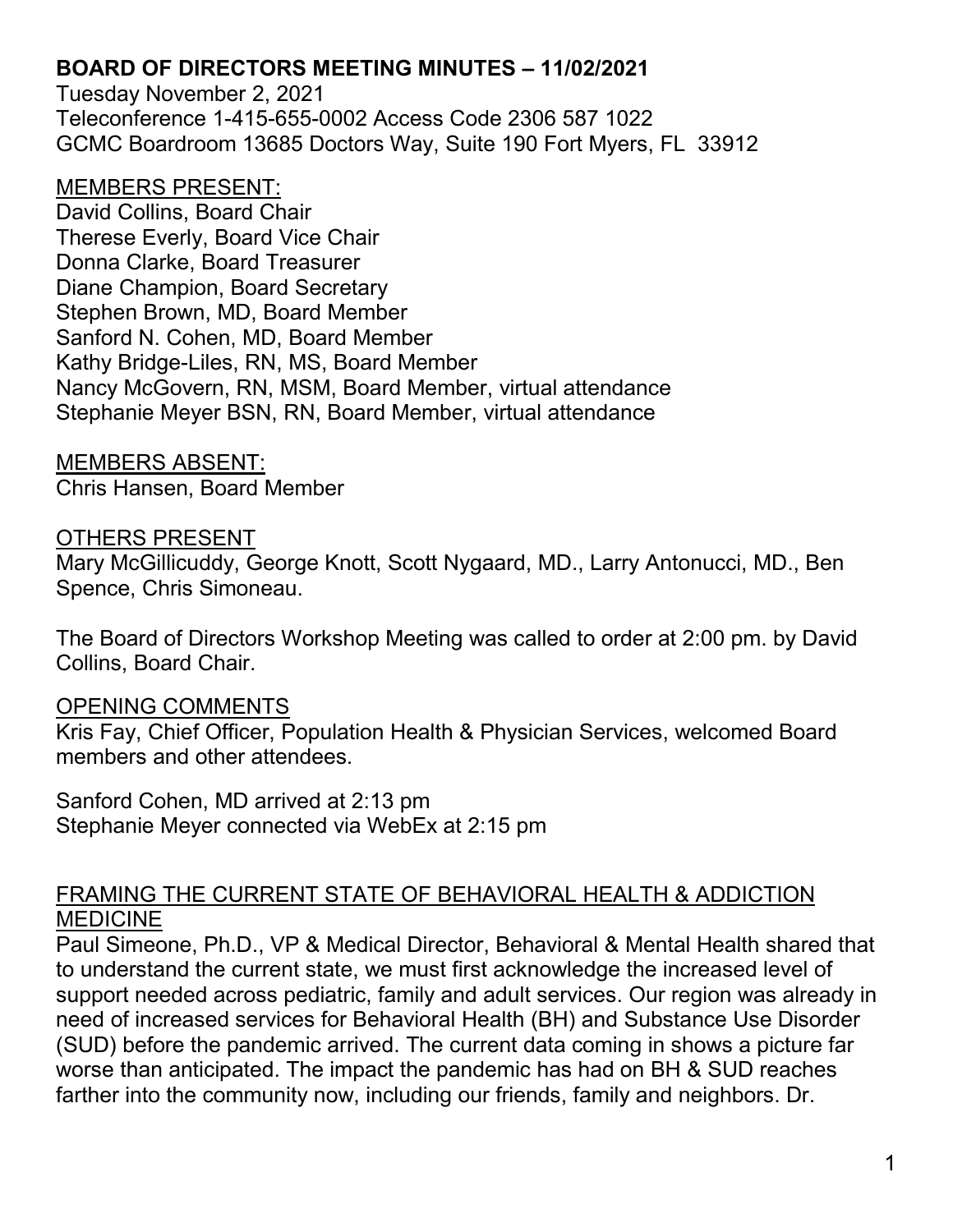Simione also shared the system Behavioral Health Leadership Team structure. Discussion ensued.

### PEDIATRIC SERVICE LINE REVIEW, UPDATES & STRATEGIC PLANNING

Dr. Emad Salman, Regional Medical Director Golisano Children's Hospital, shared Lee Health's outpatient Pediatric Behavior Health Services consist of two distinct service lines: Developmental and Behavioral Health.

Developmental Services:

- Neuro-developmental conditions
- Autism spectrum

Behavioral Health Services:

- Mood
- Anxiety or behavioral disorders
- Learning disabilities
- Attention Deficit Hyperactivity Disorder (ADHD)
- Post-Traumatic Stress Disorder (PTSD) and/or psychosis

Adolescent and Young Adult Medicine services focus on eating disorders, adolescent sexual health, gynecological issues and pregnancy prevention.

Dr. Salman updated the Board on access to and appointment availability, as well as recruiting efforts. He addressed both short and long term strategic plans. Discussion ensued.

# ADULT SERVICE LINE REVIEW, UPDATES & STRATEGIC PLANNING

Paul Simeone, Ph.D., VP & Medical Director, Behavioral & Mental Health and Lauren Walker, Senior Program Manager, gave the presentation on Adult services.

Lee Health's outpatient Adult Behavioral Health Center (New Brittany Blvd.) provides assessment and treatment for most behavioral health conditions.

- Behavioral Health Services:
- Anxiety
- Depression
- Post-Traumatic Stress Disorder (PTSD)
- Bipolar Disorder
- Schizophrenia
- Addiction Medicine Services:
- Inpatient
- Outpatient
- Medication Assisted Therapy (MAT)
- Counseling
- Psychiatric Consultation Services: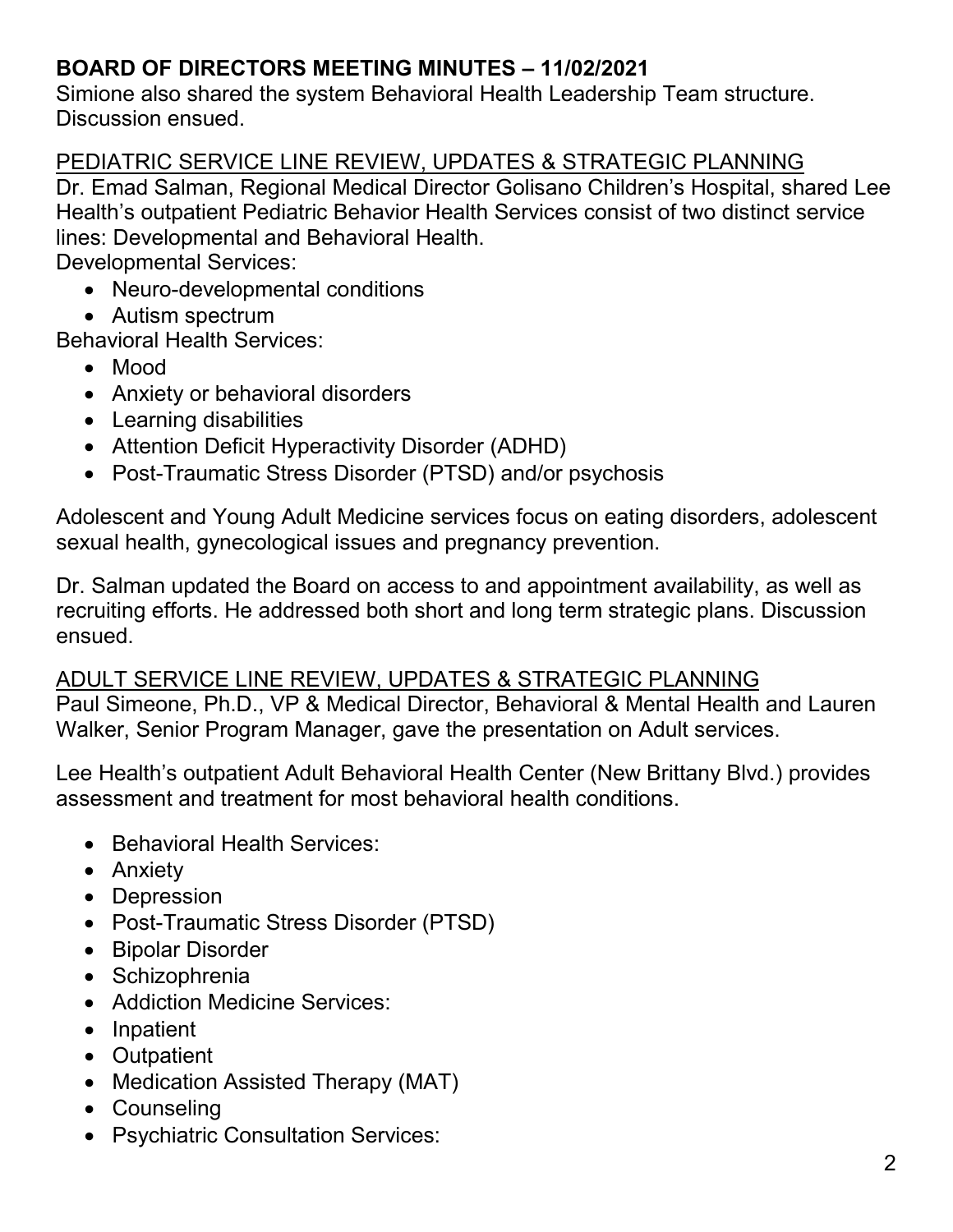- Substance Use Disorder (SUD) Consults
- Psychiatric Consults

Dr. Simione also updated the Board on access to and appointment availability, as well as recruiting efforts. He addressed both short and long term strategic plans. Discussion ensued

COMMUNITY INITIATIVES: POPULATION HEALTH BY ANOTHER NAME Paul Simeone, Ph. D capsulated system efforts from 2018 to present.

- Create a deep, shared understanding among community stakeholders re: BH/SUD landscape;
- Co-create the pathway for changing the trajectory of outcomes in pediatric and adult behavioral and mental health in Southwest Florida;
- Develop a set of actionable recommendations that will generate measurable impact in the next 1-3 years.

Dr. Simione shared three key collaborations:

- Regional Mental Health Fair
- Care Navigators
- Legislative Advocacy

Lastly he shared examples of community initiatives that highlight the promises from the original Syntegration that occurred in 2018. Discussion ensued.

# LEGISLATIVE OVERVIEW

Michael Nachef, VP Government Relations, updated the Lee Health 2022 Legislative priorities, Behavioral Health Legislative Initiatives, identified key Federal, State and Local stakeholders and shared key strategy information. Discussion ensued.

## FINAL REMARKS

Kris Fay thanked Board members for their attendance and participation.

## NEXT REGULAR MEETING

The next Board of Directors Meeting will be held on November 18, 2021 1:00 p.m. 13685 Doctors Way, suite 190 Fort Myers, FL 33912 GCMC Boardroom Teleconference 1-415-655-0002 Access Code 180 155 1927

# ADJOURNMENT